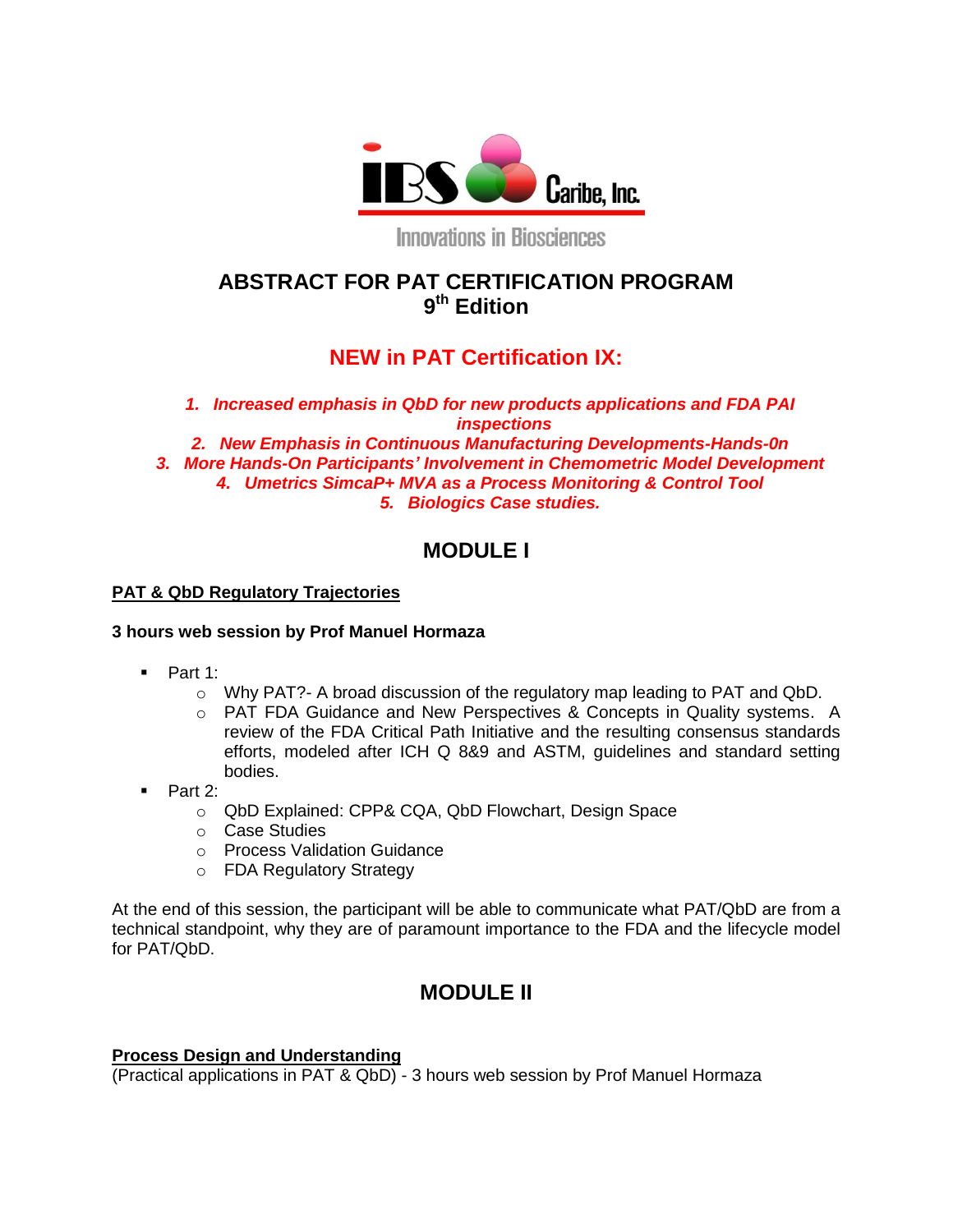- $\blacksquare$  Part 1:
	- $\circ$  PAT & QbD State of the Technology in PR and abroad; a review of the current global trends in industry and research in RTRT.
	- o Case Studies in Dry Solids and Biotech (Cell Culture)
	- o QbD preapproval inspection (PAI) readiness, CTD overview and discussion.
- Part 2: Real Time Release Testing (RTRT) & Continuous Manufacturing. Current developments (this topics will complement the hands-on section at UPR-M)

## **MODULE III**

### **Process Measurements & Analysis**

#### **Spectroscopy Theory / NIR & Raman Webinar – 3 hours session by Prof. Rodolfo Romanach**

This section is a broad discussion of the theory and practice of vibrational spectroscopy applied to pharmaceutical processes with an emphasis in the research and publications by Prof. Romanach in his UPR-M Pharmaceutical Spectroscopy lab.

Sampling technologies-(90% of error is in sampling) a review of sampling characteristics and best practices; what it takes to eliminate sampling error. Includes ASTM standard.

### **Two Days Hands-On (in Mayagüez)**

#### **Introduction- Prof Rodolfo Romanach Spectroscopy Analyzers Hands-On– 2 hours session by Antonio Agullo, Instructor**

A Hands-on, intensive, practice workshop with a variety of optical analyzers applied to modern pharmaceutical formulations.

 Analyzers (FT-NIR, NIR, Raman) parts and functions, calibration and operation allowing participants to interrogate prepared samples and to observe special effects in the spectral graphs produced. Use of different softwares to acquire and process spectra.

### **Chemometric Model Development Theory Hans-On– 6 hours session by Professor Rodolfo Romanach**

- **If Identify NIR and Raman advantages and limitations for process understanding** 
	- $\circ$  Review Diffuse Reflectance and FT-NIR functionalities and applications from RMID to Content Uniformity and extrusion. Transmission applications: solvent recovery, crystallizations, Fermentation, etc.
- Discussion of particle size effects and other physical characteristics on NIR spectra.

Participants will learn the process of developing a chemometric model for quantitative and qualitative analysis with two spectral data sets. This will involve:

- **FT from Dispersive NIR characteristics.**
- PCA and PLS Theory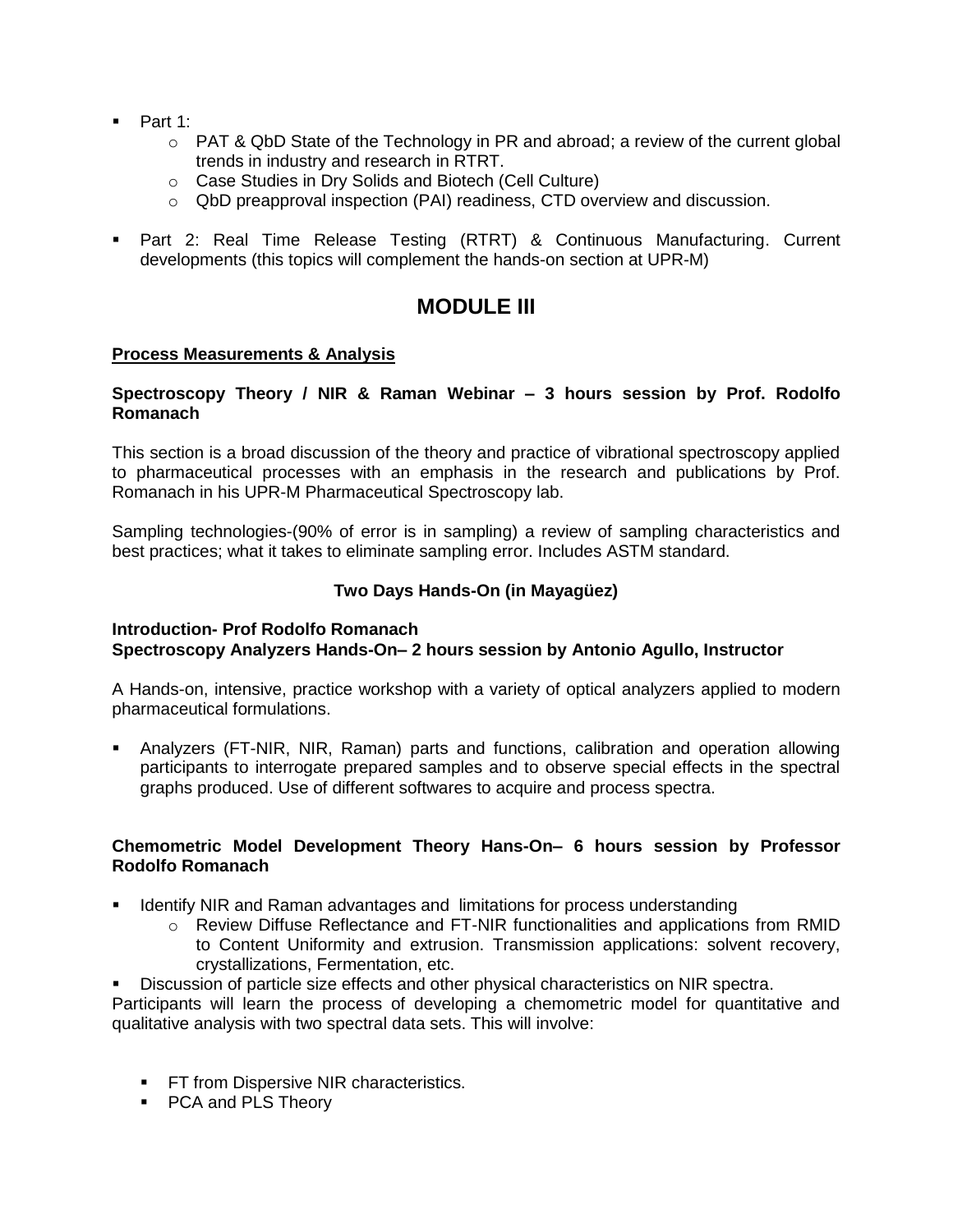- Apply mathematical pre-treatment algorithms to the previously gathered data using popular software.
- **Wavelength Range Selection**
- **•** Outlier Detection
- **Number of Factors selection**
- **Model Error Evaluation and Validation**

#### **Second Day-Chemometric Model Development Workshop – 5 hours session by Professor Rodolfo Romanach & Instructors**

#### **Pretreatment, Calibration, Model Development & Model Validation**

This lab includes a comprehensive session on calibration and model development. At the end of this session, the participant will be able to take spectra from samples using Raman and NIR analyzers and their software. Perform simple calibrations and model development techniques. Identify spectral outliers and determine different types of errors.

Participants will acquire spectra of samples with and develop with it two prediction models (PCA & PLS) using chemometrics. Participants will be divided in groups and will present their results and model development process. The exercise will be done with inputs from the professor and instructors. Presentations will be commented by the professor.

# **MODULE IV**

### **Two Days Hands-On (in San Juan)**

#### **Design Space, MVDA & DoE Applications (Experimental & Process Data Analysis)**

#### **Design of Experiments (DoE)/ Design Space – 8 hours session by Prof. David Gonzalez**

DoE concepts to optimize experiments and being able to describe the Experimentation Space, Design Space and Control Space of a multivariable system and the relationship between the variables.

#### **Multivariate Analysis (MVA) – 4 hours session by Prof. David Gonzalez**

Using MVA Applications such as PLS and PCA; Theory and hands on of MVA with SIMCA-P+ Umetrics software.

#### **Multivariate Analysis in Chemometric Development** – **3 hours session by Instructor Antonio Agulló**

Using a spectral data set, MVA in chemometric model development will be compared with its use for process monitoring. Participants will follow instructor's explanation in SIMCA-P+ Umetrics software and review those aspects in which MVA's application for chemometrics differs from its use in process data analysis. The session will reinforce chemometric concepts learned in Module III with an emphasis on model error evaluation.

At the end of this session, the participant will be able to describe key aspects of the QbD Model and how it is applied to Process Development and Technology Transfer activities. Participants